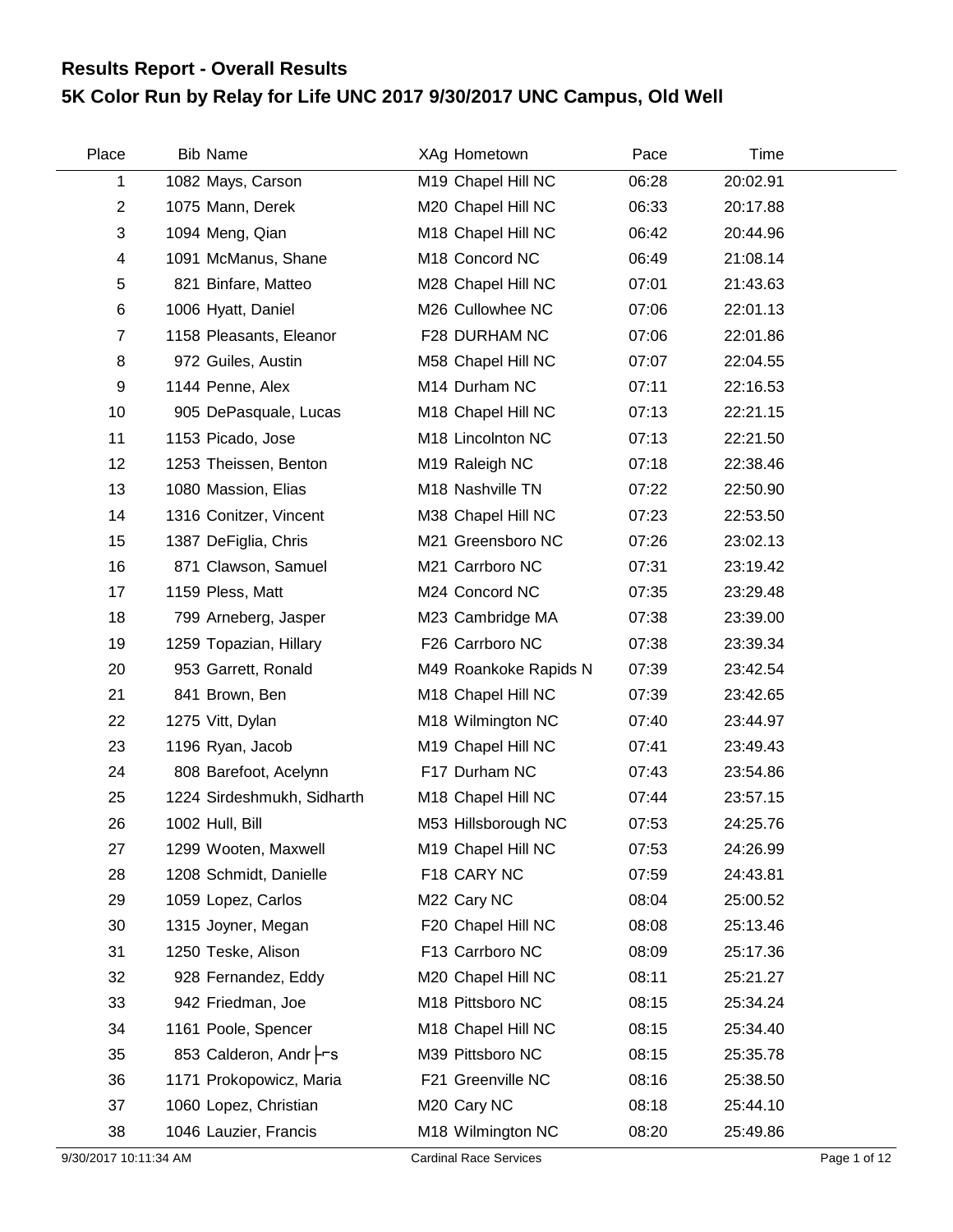| Place | <b>Bib Name</b>            | XAg Hometown            |                       | Pace  | Time     |
|-------|----------------------------|-------------------------|-----------------------|-------|----------|
| 39    | 1168 Pratt, Morgan         |                         | M21 Chapel Hill NC    | 08:24 | 26:03.58 |
| 40    | 1039 Kwok, Mackenzie       |                         | F21 Chapel Hill NC    | 08:24 | 26:03.91 |
| 41    | 1207 Schilly, Haley        |                         | F21 Chapel Hill NC    | 08:25 | 26:04.03 |
| 42    | 1190 Roche, Spencer        |                         | M20 Charlotte NC      | 08:25 | 26:04.12 |
| 43    | 826 Boardwine, Abigail     |                         | F16 Durham NC         | 08:29 | 26:19.37 |
| 44    | 951 Garcia, Yesenia        |                         | F19 Chapel Hill NC    | 08:30 | 26:20.38 |
| 45    | 1088 McDonald, Nicholas    |                         | M18 Cullowhee NC      | 08:32 | 26:25.87 |
| 46    | 898 Davis, Tessa           |                         | F18 Cullowhee NC      | 08:32 | 26:26.60 |
| 47    | 1079 Massey, Frances       |                         | F18 Chapel Hill NC    | 08:33 | 26:31.49 |
| 48    | 878 Cornacchio, Devin      |                         | M20 St. James NY      | 08:36 | 26:38.91 |
| 49    | 1201 Sargent, Caroline     | F18 Raleigh NC          |                       | 08:37 | 26:44.14 |
| 50    | 1170 Prokopowicz, Caroline | F25 Raleigh NC          |                       | 08:38 | 26:46.40 |
| 51    | 1033 Koenig, Annie         |                         | F19 Chapel Hill NC    | 08:39 | 26:49.11 |
| 52    | 1034 Kolb, Thomas          |                         | M24 Carrboro NC       | 08:39 | 26:49.12 |
| 53    | 906 Dershem, lan           |                         | M19 Chapel Hill NC    | 08:41 | 26:55.31 |
| 54    | 941 Freeman, Shelby        |                         | F14 Chapel Hill NC    | 08:42 | 26:57.64 |
| 55    | 828 Boggia, Liam           |                         | M18 Chapel Hill NC    | 08:43 | 27:01.18 |
| 56    | 1070 Mason, Caitlin        | F <sub>18</sub>         |                       | 08:43 | 27:01.61 |
| 57    | 910 Di Ruzza, Olivia       |                         | F18 Charlotte NC      | 08:44 | 27:04.61 |
| 58    | 1150 Perkins, Jules        |                         | F19 Chapel Hill NC    | 08:47 | 27:13.53 |
| 59    | 1121 Oberhauser, Jane      |                         | F19 Chapel Hill NC    | 08:48 | 27:15.41 |
| 60    | 915 Doherty, Kyle          | M20 Beverly MA          |                       | 08:48 | 27:16.44 |
| 61    | 866 Chen, Jenny            |                         | F18 Chapel Hill NC    | 08:50 | 27:21.78 |
| 62    | 1041 Lai, Allison          |                         | F18 Chapel Hill NC    | 08:50 | 27:22.05 |
| 63    | 1251 Teske, Kathryn        |                         | F11 Carrboro NC       | 08:51 | 27:27.18 |
| 64    | 1192 Rodgers, Emily        |                         | F19 Yorktown VA       | 08:52 | 27:30.00 |
| 65    | 1193 Rodgers, Erica        |                         | F19 Yorktown VA       | 08:52 | 27:30.14 |
| 66    | 1310 Zuluaga, Jorge        | M50 Sanford NC          |                       | 08:55 | 27:38.51 |
| 67    | 1309 zheng, Lynn           |                         | F22 Chapel Hill NC    | 08:57 | 27:43.83 |
| 68    | 847 Burcham, Eleanor       |                         | F17 Edenton NC        | 08:58 | 27:47.24 |
| 69    | 954 Garrett, Thomas        |                         | M15 Roankoke Rapids N | 09:01 | 27:56.63 |
| 70    | 956 George, Abby           | F17 Littleton NC        |                       | 09:01 | 27:56.77 |
| 71    | 1244 Taylor, Austin        |                         | M20 Chapel Hill NC    | 09:01 | 27:58.02 |
| 72    | 1231 Snooks, Hunter        |                         | M23 Kannapolis NC     | 09:01 | 27:58.20 |
| 73    | 1302 Yapundich, Morgan     |                         | F21 Chapel Hill NC    | 09:03 | 28:02.18 |
| 74    | 1009 Jamrog, Christopher   | M <sub>18</sub> Cary NC |                       | 09:03 | 28:03.60 |
| 75    | 1047 LaVigne, David        |                         | M19 New Bern NC       | 09:03 | 28:03.71 |
| 76    | 1083 McAdon, Kelse         | M16 Durham NC           |                       | 09:05 | 28:10.77 |
| 77    | 1221 Silver, Anna          |                         | F20 Concord NC        | 09:07 | 28:15.56 |
| 78    | 976 Guthrie, Karson        |                         | F19 Morganton NC      | 09:13 | 28:34.75 |
| 79    | 1052 Leonard, Kresen       |                         | F20 Chapel Hill NC    | 09:13 | 28:35.35 |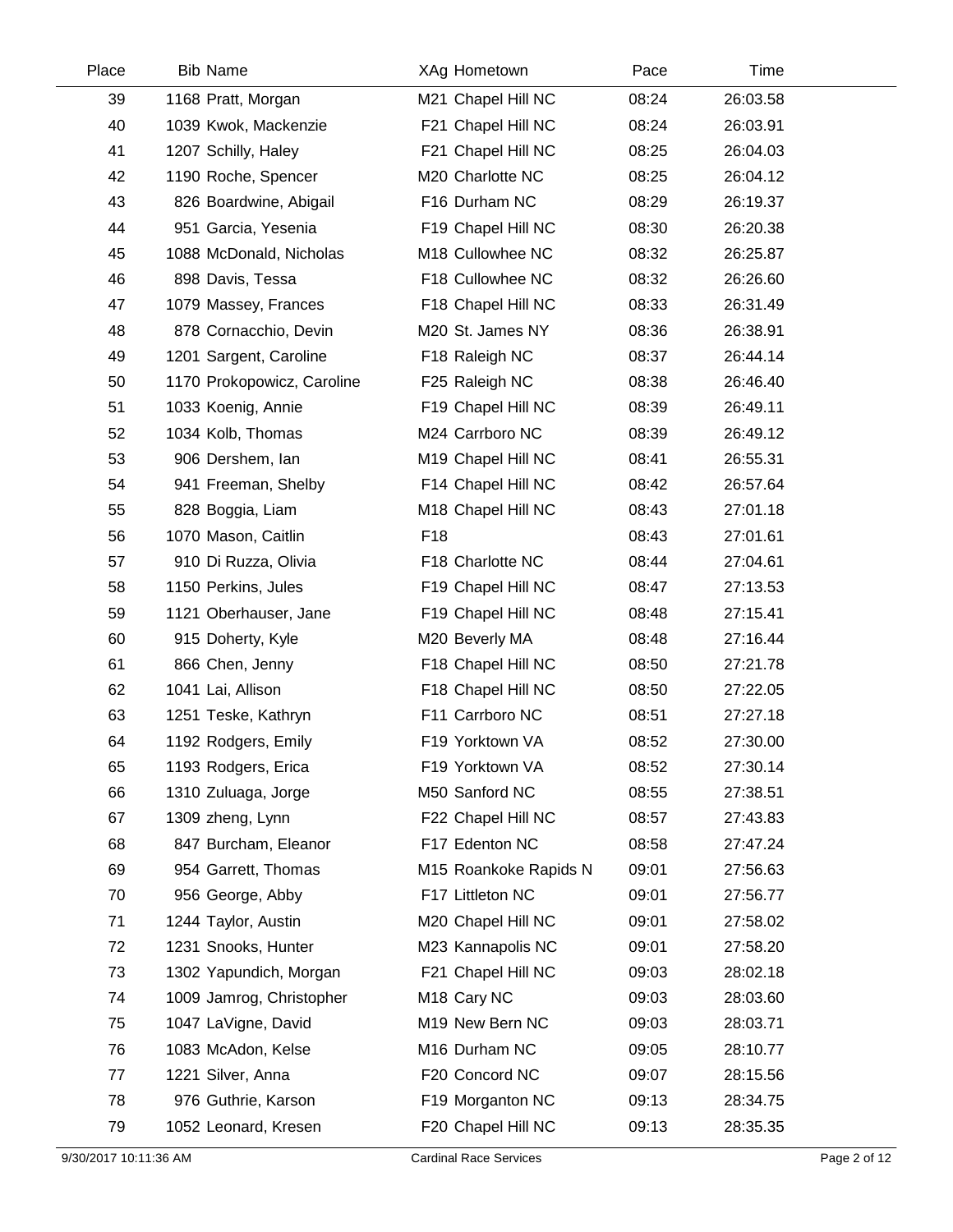| Place | <b>Bib Name</b>        | XAg Hometown        | Pace  | Time     |  |
|-------|------------------------|---------------------|-------|----------|--|
| 80    | 1113 Newbegin, Emma    | F20 Fayetteville NC | 09:14 | 28:38.24 |  |
| 81    | 848 Burke, Alyssa      | F20 Chapel Hill NC  | 09:15 | 28:40.53 |  |
| 82    | 1306 Zhang, Samuel     | M18 Chapel Hill NC  | 09:15 | 28:41.35 |  |
| 83    | 800 Arnosti, Carol     | F55 Carrboro NC     | 09:17 | 28:47.88 |  |
| 84    | 1042 Latta, Drew       | M17 Miami FL        | 09:18 | 28:50.53 |  |
| 85    | 992 Holden, Cadan      | M18 Chapel Hill NC  | 09:20 | 28:57.21 |  |
| 86    | 1198 Saiheng, Lucy     | F25 Chapel Hill NC  | 09:22 | 29:01.64 |  |
| 87    | 914 Ditmore, Todd      | M49 Raleigh NC      | 09:26 | 29:13.10 |  |
| 88    | 1290 Willets, Nicholas | M13 Apex NC         | 09:27 | 29:17.80 |  |
| 89    | 860 Catalano, Samantha | F18 Chapel Hill NC  | 09:27 | 29:19.13 |  |
| 90    | 1291 Willets, Nicole   | F44 Apex NC         | 09:28 | 29:21.18 |  |
| 91    | 1263 Townsend, Kaitlyn | F24 Chapel Hill NC  | 09:29 | 29:23.87 |  |
| 92    | 1230 Snooks, Emily     | F20 Kannapolis NC   | 09:29 | 29:25.26 |  |
| 93    | 835 Brady, Patty       | F63 Chapel Hill NC  | 09:32 | 29:33.98 |  |
| 94    | 1289 Wilder, Miriam    | F28 Chapel Hill NC  | 09:34 | 29:40.01 |  |
| 95    | 1111 Nehama, Dean      | M30 Chapel Hill NC  | 09:34 | 29:40.07 |  |
| 96    | 981 Hanback, Tyger     | M19 Chapel Hill NC  | 09:35 | 29:41.25 |  |
| 97    | 1219 Shrestha, Bimba   | M20 Chapel Hill NC  | 09:35 | 29:42.10 |  |
| 98    | 1237 Sundhar, Svetak   | M20 Cary NC         | 09:38 | 29:51.75 |  |
| 99    | 1243 Tarasen, Matthew  | M18 Chapel Hill NC  | 09:38 | 29:52.17 |  |
| 100   | 1087 McCraw, Dana      | F18 Chapel Hill NC  | 09:38 | 29:52.61 |  |
| 101   | 822 Bird, Alexa        | F18 Chapel Hill NC  | 09:39 | 29:53.39 |  |
| 102   | 1130 Papa, Nikol       | F20 Hickory NC      | 09:39 | 29:55.81 |  |
| 103   | 1269 Unrue, Samuel     | M19 Wilmington NC   | 09:41 | 29:59.68 |  |
| 104   | 1288 Widman, Olivia    | F19 Chapel Hill NC  | 09:41 | 29:59.93 |  |
| 105   | 911 Dinga, Carly       | F18 Arden NC        | 09:43 | 30:07.02 |  |
| 106   | 978 Hale, Pamela       | F47 Hillsborough NC | 09:44 | 30:10.80 |  |
| 107   | 1281 Wardrop, Mary     | F18 Chapel Hill NC  | 09:46 | 30:17.47 |  |
| 108   | 901 DeCastro, Leticia  | F38 Carrboro NC     | 09:48 | 30:22.20 |  |
| 109   | 1058 Loftus, Elizabeth | F18 Apex NC         | 09:48 | 30:24.19 |  |
| 110   | 1074 Mangini, Cassie   | F18 Charlotte NC    | 09:49 | 30:24.94 |  |
| 111   | 990 Henze, Bethany     | F19 Chapel Hill NC  | 09:49 | 30:27.02 |  |
| 112   | 1092 Meinders, Will    | M18 Chapel Hill NC  | 09:50 | 30:28.75 |  |
| 113   | 863 Chen, Abby         | F18 Charlotte NC    | 09:50 | 30:28.83 |  |
| 114   | 1175 Quezada, Jose     | M18 Chapel Hill NC  | 09:50 | 30:29.34 |  |
| 115   | 1179 Ramirez, Rick     | M18 Chapel Hill NC  | 09:50 | 30:30.07 |  |
| 116   | 1064 Lucas, Bruce      | M17 Raleigh NC      | 09:53 | 30:37.51 |  |
| 117   | 1173 Pusey, Caroline   | F18 Chapel Hill NC  | 09:53 | 30:38.42 |  |
| 118   | 1266 Troutman, Emily   | F18 Raleigh NC      | 09:54 | 30:40.70 |  |
| 119   | 804 Bafia, Nicholas    | M19 Chapel Hill NC  | 09:54 | 30:42.21 |  |
| 120   | 1183 Reilly, Jaycee    | F20 Chapel Hill NC  | 09:54 | 30:42.76 |  |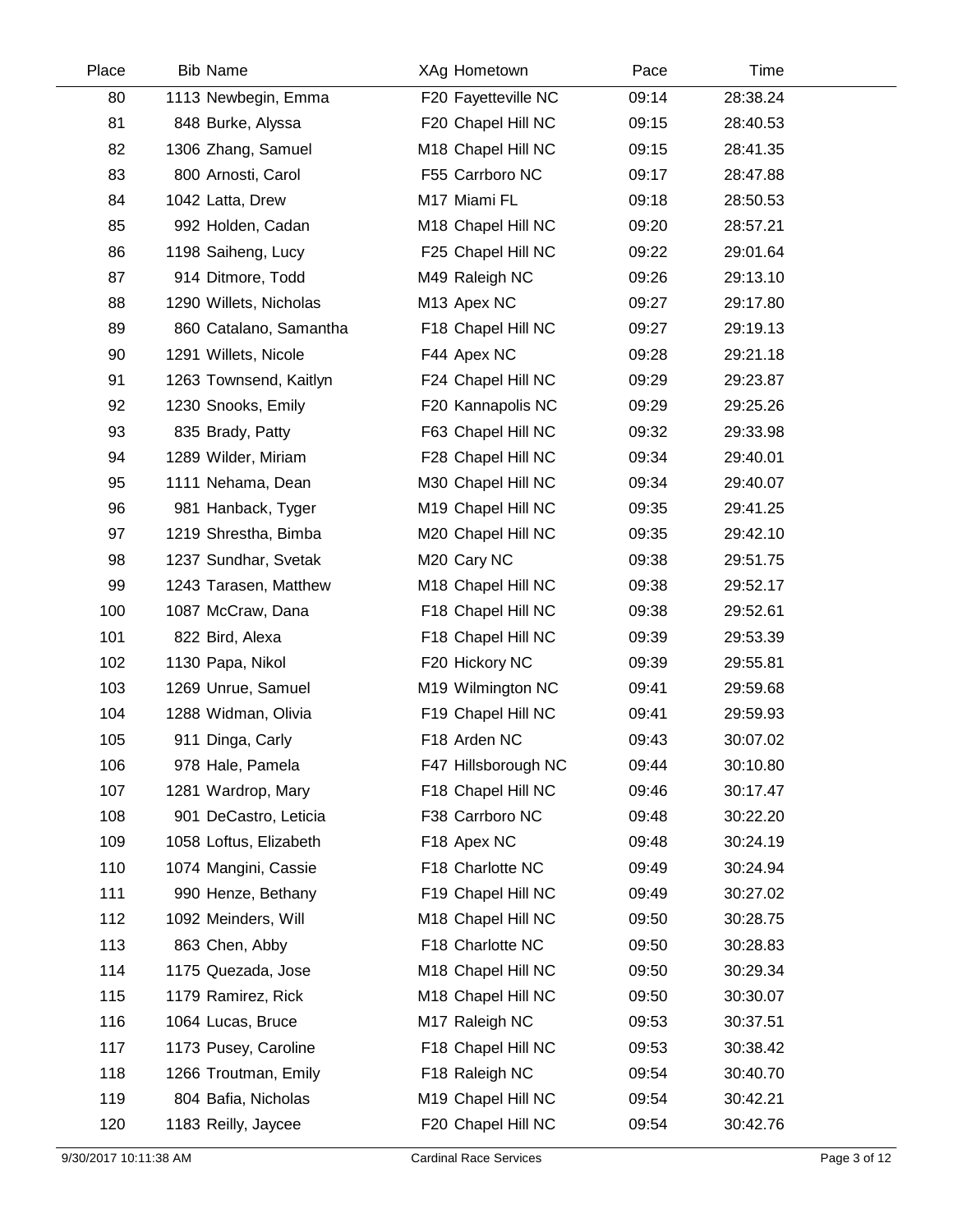| Place | <b>Bib Name</b>         | XAg Hometown        | Pace  | Time     |  |
|-------|-------------------------|---------------------|-------|----------|--|
| 121   | 1200 Sanzone, Kaitlin   | F21 Chapel Hill NC  | 09:55 | 30:45.37 |  |
| 122   | 1016 Karg, David        | M22 Chapel Hill NC  | 09:55 | 30:45.42 |  |
| 123   | 949 Galit, Hailey       | F18 Chapel Hill NC  | 09:56 | 30:47.35 |  |
| 124   | 795 Amponsah, Prosper   | M27 Carrboro NC     | 10:02 | 31:07.37 |  |
| 125   | 939 Frady, Amber        | F27 Chapel Hill NC  | 10:03 | 31:07.99 |  |
| 126   | 880 Cousins, Hannah     | F18 Chapel Hill NC  | 10:06 | 31:19.22 |  |
| 127   | 1133 Patel, Beyla       | F21 Chapel Hill NC  | 10:08 | 31:23.66 |  |
| 128   | 1122 O'Brien, Connor    | M19 Chapel Hill NC  | 10:09 | 31:26.52 |  |
| 129   | 1102 Moore, Brad        | M27 Raleigh NC      | 10:09 | 31:28.77 |  |
| 130   | 984 Harrell, Logan      | F18                 | 10:10 | 31:29.53 |  |
| 131   | 889 Danes, Emily        | F21 Durham NC       | 10:10 | 31:31.32 |  |
| 132   | 1165 Porter, John       | M27 Durham NC       | 10:10 | 31:31.54 |  |
| 133   | 1120 Nitchovski, Pavel  | M27 Durham NC       | 10:10 | 31:31.71 |  |
| 134   | 965 Greshko, Cassidy    | F21 Chapel Hill NC  | 10:14 | 31:42.38 |  |
| 135   | 1261 Tormollen, Suzanne | F43 Chapel Hill NC  | 10:14 | 31:42.54 |  |
| 136   | 967 Griffin, Rebecca    | F21 Chapel Hill NC  | 10:14 | 31:42.70 |  |
| 137   | 1260 Tormollen, Sander  | M11 Chapel Hill NC  | 10:14 | 31:42.99 |  |
| 138   | 1271 Veloz, Ricardo     | M48 Raleigh NC      | 10:14 | 31:44.19 |  |
| 139   | 1089 Mcintosh, Julie    | F25 Chapel Hill NC  | 10:15 | 31:45.17 |  |
| 140   | 1242 Tanke, Natalie     | F22 Carrboro NC     | 10:15 | 31:45.49 |  |
| 141   | 982 Hardesty, Deanna    | F23 Durham NC       | 10:15 | 31:45.68 |  |
| 142   | 1104 Morales, Meghan    | F21 Huntersville NC | 10:15 | 31:47.76 |  |
| 143   | 877 Corbett, Julia      | F20 Chapel Hill NC  | 10:16 | 31:48.43 |  |
| 144   | 790 Allen, Kala         | F23 Durham NC       | 10:16 | 31:49.17 |  |
| 145   | 1279 Wanda, Lisa        | F24 Durham NC       | 10:16 | 31:49.35 |  |
| 146   | 819 Berry, Phillip      | M31 CHARLOTTE NC    | 10:18 | 31:54.63 |  |
| 147   | 1045 Laurio, Shannon    | F20 Charlotte NC    | 10:20 | 32:01.89 |  |
| 148   | 1044 Laurio, Luke       | M21 Charlotte NC    | 10:20 | 32:03.06 |  |
| 149   | 1236 Suman, Julia       | F23 Chapel Hill NC  | 10:22 | 32:08.14 |  |
| 150   | 854 Calderon, Angela    | F38 Pittsboro NC    | 10:23 | 32:10.82 |  |
| 151   | 1220 Shumaker, Abbigale | F19 Chapel Hill NC  | 10:24 | 32:13.02 |  |
| 152   | 935 Fisher, Brooke      | F20 Chapel Hill NC  | 10:25 | 32:17.92 |  |
| 153   | 1270 Veloz, Edgar       | M21 Raleigh NC      | 10:26 | 32:19.83 |  |
| 154   | 902 Deininger, Marisa   | F18 Chapel Hill NC  | 10:28 | 32:27.48 |  |
| 155   | 1011 Jessamy, Robin     | F21 Durham NC       | 10:32 | 32:39.82 |  |
| 156   | 811 Bautista, Denice    | F21 Chapel Hill NC  | 10:32 | 32:39.92 |  |
| 157   | 849 Burke, Audrey       | F19 Chapel Hill NC  | 10:35 | 32:49.07 |  |
| 158   | 926 Farquhar, Elizabeth | F18 Chapel Hill NC  | 10:35 | 32:49.78 |  |
| 159   | 1277 Voss, Shelby       | F19 Chapel Hill NC  | 10:35 | 32:49.78 |  |
| 160   | 1148 Perini, Layna      | F18 Greensboro NC   | 10:37 | 32:53.34 |  |
| 161   | 1031 Kloster, Katie     | F19 Chapel Hill NC  | 10:38 | 32:58.74 |  |
|       |                         |                     |       |          |  |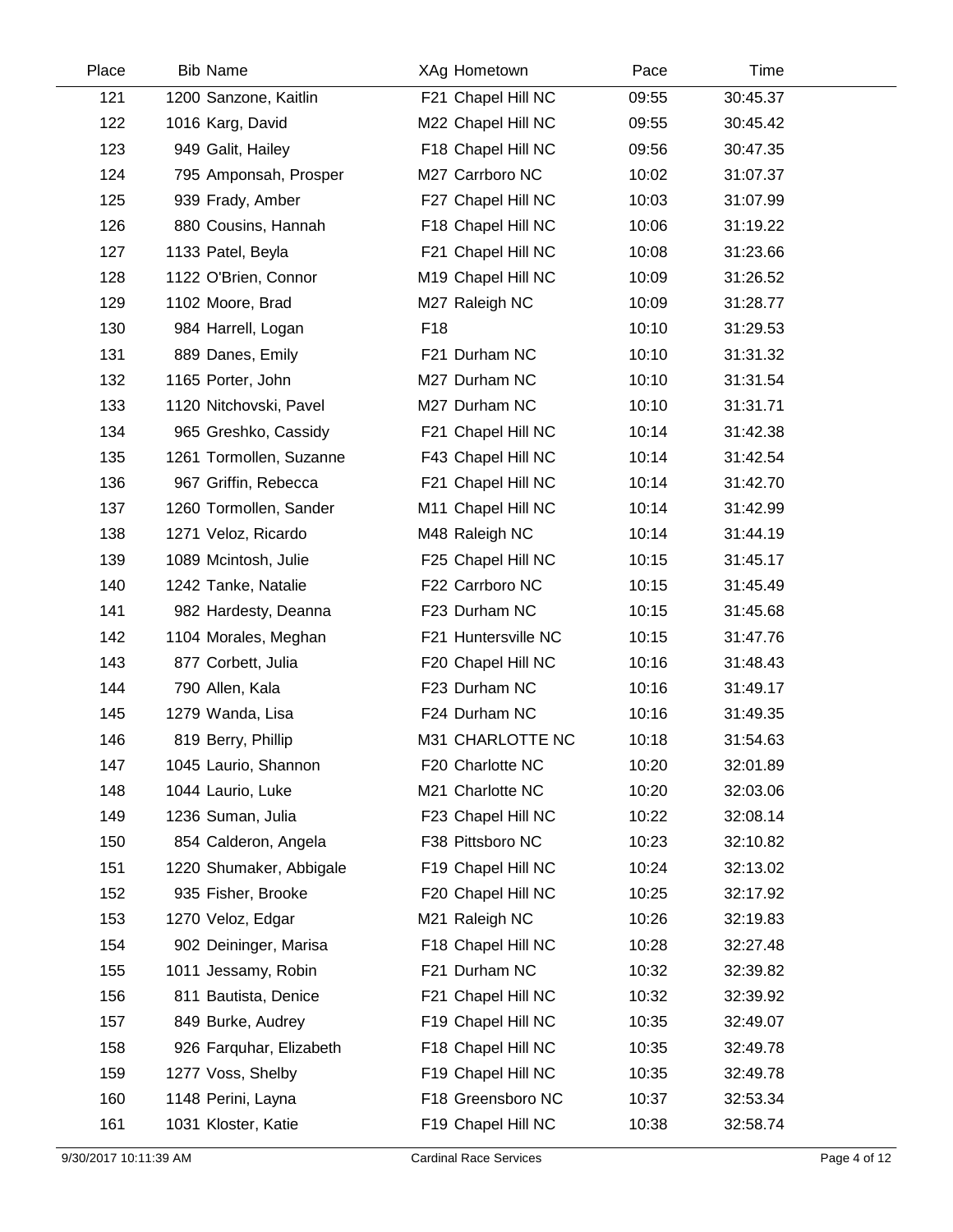| Place | <b>Bib Name</b>           | XAg Hometown        | Pace  | Time     |  |
|-------|---------------------------|---------------------|-------|----------|--|
| 162   | 1177 Quilici, Gianna      | F21 Chapel Hill NC  | 10:39 | 33:00.86 |  |
| 163   | 886 Cybrynski, Julianna   | F18 Chapel Hill NC  | 10:39 | 33:01.81 |  |
| 164   | 1393 Grossman, Alton      | M18 Chapel Hill NC  | 10:41 | 33:05.91 |  |
| 165   | 890 Daniel, Brittany      | F18 Franklinton NC  | 10:43 | 33:12.72 |  |
| 166   | 964 Greeson, Katja        | F27 Carrboro NC     | 10:44 | 33:15.59 |  |
| 167   | 1096 Miller, Michelle     | F30 Chapel Hill NC  | 10:44 | 33:15.85 |  |
| 168   | 873 Connell, Megan        | F28 Carrboro NC     | 10:44 | 33:16.43 |  |
| 169   | 1206 Scarborough, Emily   | F22 Swansboro NC    | 10:44 | 33:17.34 |  |
| 170   | 1085 McAdon, Sarah        | F20 Chapel Hill NC  | 10:45 | 33:19.85 |  |
| 171   | 793 Amat, Hallie          | F18 Huntersville NC | 10:46 | 33:21.19 |  |
| 172   | 1062 Lovejoy-Henkel, TJ   | M28 Carrboro NC     | 10:46 | 33:23.95 |  |
| 173   | 838 Britt, Megan          | F18 Benson NC       | 10:47 | 33:24.91 |  |
| 174   | 1303 Zeng, Shirley        | F21 Chapel Hill NC  | 10:48 | 33:30.30 |  |
| 175   | 1213 Sefler, Megan        | F21 Cary NC         | 10:49 | 33:32.06 |  |
| 176   | 874 Connelly, Alexandria  | F22 Cary NC         | 10:51 | 33:38.06 |  |
| 177   | 1222 Silver, Lauren       | F25 Concord NC      | 10:51 | 33:39.38 |  |
| 178   | 913 Ditmore, Georgia      | F24 Chapel Hill NC  | 10:54 | 33:46.65 |  |
| 179   | 891 Daniel, Dennis        | M58 Sanford NC      | 10:54 | 33:48.59 |  |
| 180   | 1392 Herrera, Kristina    | F25 Chapel Hill NC  | 10:58 | 33:59.09 |  |
| 181   | 943 fulbright, wesley     | M26 Chapel Hill NC  | 10:59 | 34:02.63 |  |
| 182   | 952 Garrett, Anna         | F18 Chapel Hill NC  | 10:59 | 34:02.83 |  |
| 183   | 907 Desai, Nidhi          | F18 Cary NC         | 11:02 | 34:12.51 |  |
| 184   | 925 Falcinelli, Evan      | M18 Chapel Hill NC  | 11:03 | 34:14.09 |  |
| 185   | 1128 Palmiter, Emily      | F18 Chapel Hill NC  | 11:03 | 34:15.47 |  |
| 186   | 1282 Warmuth, Owen        | M18 Chapel Hill NC  | 11:03 | 34:15.64 |  |
| 187   | 1023 Kellam, Issac        | M21 Chapel Hill NC  | 11:03 | 34:15.99 |  |
| 188   | 1127 Palmiter, Brian      | M50 Goldston NC     | 11:03 | 34:16.31 |  |
| 189   | 957 Gillespie, Tori       | F18 Chapel Hill NC  | 11:06 | 34:25.14 |  |
| 190   | 955 Gascoigne, Emily      | F18 Chapel Hill NC  | 11:06 | 34:25.39 |  |
| 191   | 1217 Shah, Sonam          | F21 Chapel Hill NC  | 11:08 | 34:29.33 |  |
| 192   | 789 Allen, Jessica        | F19 Huntersville NC | 11:08 | 34:30.89 |  |
| 193   | 985 Harris, Taylor        | F23 Carrboro NC     | 11:08 | 34:32.09 |  |
| 194   | 904 Denecke, Matthew      | M21 Stafford VA     | 11:09 | 34:32.62 |  |
| 195   | 1137 Patteron, Jordyn     | F19 Chapel Hill NC  | 11:09 | 34:34.85 |  |
| 196   | 1301 Yanoschak, Alexandra | F20 Raleigh NC      | 11:10 | 34:37.21 |  |
| 197   | 837 Britt, Abby           | F20 Chapel Hill NC  | 11:10 | 34:37.45 |  |
| 198   | 973 Gupta, Ankur          | M31 Chapel Hill NC  | 11:11 | 34:41.14 |  |
| 199   | 974 Gupta, Isha           | F30 Chapel Hill NC  | 11:13 | 34:45.54 |  |
| 200   | 892 Daniel, Devan         | F25 Sanford NC      | 11:15 | 34:53.54 |  |
| 201   | 1055 Li, Renee            | F18 Chapel Hill NC  | 11:21 | 35:10.46 |  |
| 202   | 1211 Schwartz, Lily       | F20 Albemarle NC    | 11:23 | 35:18.36 |  |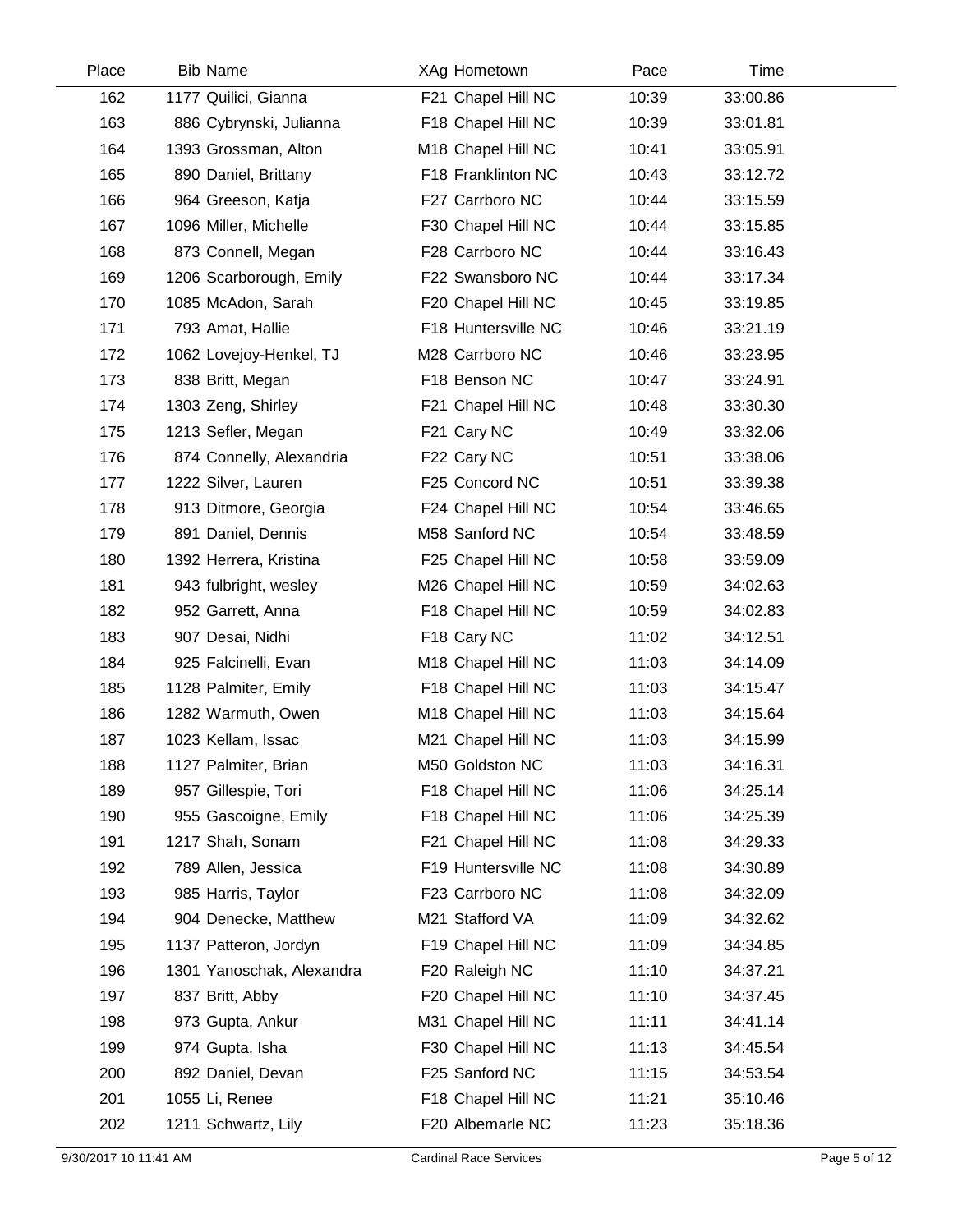| Place | <b>Bib Name</b>           | XAg Hometown         | Pace  | Time     |  |
|-------|---------------------------|----------------------|-------|----------|--|
| 203   | 1398 Weinberger, Lydia    | F18 Raleigh NC       | 11:24 | 35:18.91 |  |
| 204   | 1141 Pearson, Melina      | F18 Asheville NC     | 11:24 | 35:19.03 |  |
| 205   | 1026 Kent, Chloe          | F18 Morrisville NC   | 11:24 | 35:19.22 |  |
| 206   | 1040 Lafontaine, Sara     | F18 Cary NC          | 11:25 | 35:23.37 |  |
| 207   | 1172 Provencher, Nicholas | M18                  | 11:33 | 35:46.76 |  |
| 208   | 1295 Wilson, Trisha       | F18 Chapel Hill NC   | 11:34 | 35:52.66 |  |
| 209   | 1025 Kennedy, Maddy       | F18 Chapel Hill NC   | 11:35 | 35:55.57 |  |
| 210   | 1077 Marvin, Stephanie    | F18 Chapel Hill NC   | 11:35 | 35:55.65 |  |
| 211   | 997 Horner, Ellen         | F47 Chapel Hill NC   | 11:36 | 35:58.73 |  |
| 212   | 1182 Rebbeor, Sarah       | F20 Chapel Hill NC   | 11:37 | 35:59.95 |  |
| 213   | 995 Holt, Katie           | F18 Chapel Hill NC   | 11:38 | 36:02.95 |  |
| 214   | 836 Branch, Meredith      | F21 Chapel Hill NC   | 11:38 | 36:03.85 |  |
| 215   | 882 Creef, Brady          | M18 Chapel Hill NC   | 11:38 | 36:04.11 |  |
| 216   | 1093 Melfi, Will          | M18 Fuquay-Varina NC | 11:39 | 36:06.40 |  |
| 217   | 857 Carrier, Jordyn       | F18 Chapel Hill NC   | 11:41 | 36:14.00 |  |
| 218   | 1053 Levkovitz, Coral     | F18 Charlotte NC     | 11:41 | 36:14.24 |  |
| 219   | 817 Benevento, Nick       | M20 Chapel Hill NC   | 11:42 | 36:16.51 |  |
| 220   | 1388 Mohr, Brendan        | M19 Clemmons NC      | 11:44 | 36:22.80 |  |
| 221   | 903 Della Flora, Andiara  | F29 Carrboro NC      | 11:45 | 36:24.27 |  |
| 222   | 1389 Byun, Aaron          | M18 Yadkinville NC   | 11:45 | 36:24.59 |  |
| 223   | 816 Bell, Mackenzie       | F18 Chapel Hill NC   | 11:47 | 36:31.20 |  |
| 224   | 1167 Powers, Bill         | m83 Chapel Hill NC   | 11:47 | 36:31.91 |  |
| 225   | 1228 Smith, Skylar        | F18 Mills River NC   | 11:49 | 36:38.80 |  |
| 226   | 944 Furman, Joshua        | M25 Chapel Hill NC   | 11:49 | 36:39.09 |  |
| 227   | 1048 Le, Caroline         | F18 Chapel Hill NC   | 11:49 | 36:39.17 |  |
| 228   | 1210 Schutze, Carolin     | F31 Carrboro NC      | 11:50 | 36:39.64 |  |
| 229   | 788 Allen, Amore          | F18 Chapel Hill NC   | 11:50 | 36:41.96 |  |
| 230   | 1007 Jacober, Jennifer    | F18 Chapel Hill NC   | 11:50 | 36:42.31 |  |
| 231   | 1268 Turek, Sage          | F18 Chapel Hill NC   | 11:50 | 36:42.31 |  |
| 232   | 983 Harper, Samara        | F18 Chapel Hill NC   | 11:51 | 36:45.04 |  |
| 233   | 1297 Wolitzky, Emma       | F18 Charlotte NC     | 11:55 | 36:57.82 |  |
| 234   | 852 Cairns, Adelaide      | F18 Durham NC        | 11:56 | 36:59.39 |  |
| 235   | 987 Hausler, Caroline     | F18 charlotte NC     | 11:56 | 36:59.77 |  |
| 236   | 1232 Sorensen, Julia      | F21 Chapel Hill NC   | 11:57 | 37:01.29 |  |
| 237   | 1084 McAdon, Paul         | M54 Durham NC        | 12:03 | 37:19.91 |  |
| 238   | 1135 Patel, Rima          | F18 Chapel Hill NC   | 12:07 | 37:33.49 |  |
| 239   | 1169 Privette, Ashley     | F19 Chapel Hill NC   | 12:07 | 37:33.74 |  |
| 240   | 1298 Wondmagegn, Hanna    | F18 Chapel Hill NC   | 12:10 | 37:43.10 |  |
| 241   | 884 Culotta, Olivia       | F20 Chapel Hill NC   | 12:11 | 37:44.79 |  |
| 242   | 970 Grounds, Samantha     | F18 Chapel Hill NC   | 12:11 | 37:47.11 |  |
| 243   | 1013 Jordan, Brooke       | F18 Raleigh NC       | 12:11 | 37:47.33 |  |
|       |                           |                      |       |          |  |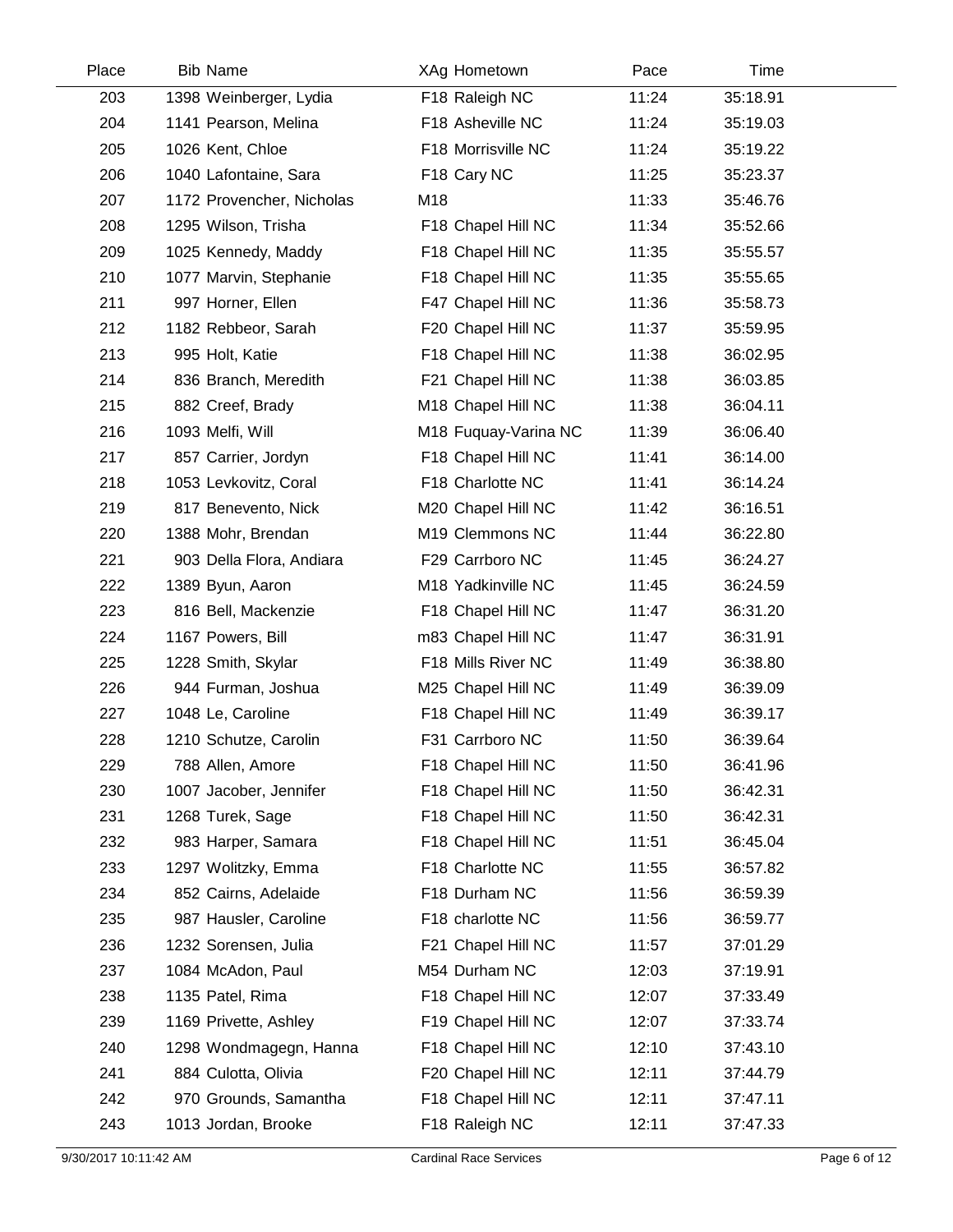| Place | <b>Bib Name</b>         | XAg Hometown            | Pace  | Time     |  |
|-------|-------------------------|-------------------------|-------|----------|--|
| 244   | 810 Bauert, Lia         | F20 Chapel Hill NC      | 12:14 | 37:54.06 |  |
| 245   | 865 Chen, Annie         | F20 Greensboro NC       | 12:14 | 37:54.70 |  |
| 246   | 1292 Williams, Evelyn   | F18 Chapel Hill NC      | 12:14 | 37:55.47 |  |
| 247   | 1149 Perisich, Nicholas | M18 Raleigh NC          | 12:16 | 38:00.26 |  |
| 248   | 1264 Tran, Wesley       | M <sub>18</sub> Cary NC | 12:16 | 38:01.16 |  |
| 249   | 1114 Newell, Morgan     | F21 Chapel Hill NC      | 12:18 | 38:08.58 |  |
| 250   | 1012 Johnson, Imani     | F21 Chapel Hill NC      | 12:18 | 38:09.01 |  |
| 251   | 1225 Slife, Callie      | F20 Salisbury NC        | 12:19 | 38:10.17 |  |
| 252   | 1027 Ketchie, Bryan     | M19 Salisbury NC        | 12:19 | 38:10.46 |  |
| 253   | 1035 Kremer, Elizabeth  | F19 CARY NC             | 12:19 | 38:11.02 |  |
| 254   | 1068 Ma, Tony           | M <sub>18</sub> Cary NC | 12:20 | 38:15.54 |  |
| 255   | 839 Britton, Elizabeth  | F26 Chapel Hill NC      | 12:21 | 38:16.04 |  |
| 256   | 979 Haltom, Miranda     | F19 Rockingham NC       | 12:22 | 38:21.31 |  |
| 257   | 958 Gilmore, Brianna    | F20 Chapel Hill NC      | 12:23 | 38:22.35 |  |
| 258   | 1187 Ritt, Missy        | F28 Greenville NC       | 12:25 | 38:29.94 |  |
| 259   | 859 Castro, Denisse     | F25 New Bern NC         | 12:27 | 38:34.30 |  |
| 260   | 993 holden, rose        | f19 Chapel Hill NC      | 12:28 | 38:39.18 |  |
| 261   | 1293 Williford, Jane    | F19 Chapel Hill NC      | 12:28 | 38:39.95 |  |
| 262   | 1321 Ruehle, Gabrielle  | F18 Cary NC             | 12:29 | 38:40.69 |  |
| 263   | 1296 Wittekind, Maggie  | F50 Chapel Hill NC      | 12:32 | 38:50.57 |  |
| 264   | 827 Bogdani, Christina  | F18 Chapel Hill NC      | 12:34 | 38:57.26 |  |
| 265   | 1024 Keller, Cassidy    | F20 Chapel Hill NC      | 12:34 | 38:57.71 |  |
| 266   | 846 Bucher, Emily       | F18 Lebanon NJ          | 12:34 | 38:57.97 |  |
| 267   | 858 Carrigan, Matthew   | M20 Chapel Hill NC      | 12:34 | 38:58.12 |  |
| 268   | 1071 Maganga, Ethe      | F21 Chapel Hill NC      | 12:35 | 39:00.77 |  |
| 269   | 1069 Mace, Kate         | F18 Chapel Hill NC      | 12:35 | 39:00.82 |  |
| 270   | 1267 Trudeau, Hailey    | F18 Carthage NC         | 12:35 | 39:01.53 |  |
| 271   | 1205 Satkowiak, Lizzie  | F18 Clayton NC          | 12:36 | 39:02.13 |  |
| 272   | 1307 Zhang, Sarah       | F18 Chapel Hill NC      | 12:36 | 39:02.74 |  |
| 273   | 881 Cowles, Julia       | F18 Chapel Hill NC      | 12:42 | 39:22.01 |  |
| 274   | 1311 Ronn, Alva         | F18 Chapel Hill NC      | 12:42 | 39:22.17 |  |
| 275   | 805 Baker, Caroline     | F18 Cary NC             | 12:42 | 39:22.47 |  |
| 276   | 833 Boutwell, Emma      | F18 Chapel Hill NC      | 12:43 | 39:23.85 |  |
| 277   | 1037 Kubitschek, Claire | F18 Chapel Hill NC      | 12:53 | 39:55.21 |  |
| 278   | 1385 Steward, Ellie     | F18 Asheville NC        | 12:53 | 39:55.49 |  |
| 279   | 1021 Kearns, Reilly     | M17 Cary NC             | 12:55 | 40:03.36 |  |
| 280   | 1019 Kearns, Delaney    | F14 Cary NC             | 12:55 | 40:03.87 |  |
| 281   | 1020 Kearns, Paul       | M45 Cary NC             | 12:58 | 40:10.64 |  |
| 282   | 1022 Kearns, Victoria   | F46 Cary NC             | 12:58 | 40:10.77 |  |
| 283   | 1090 McManus, Sabrina   | F24 Chapel Hill NC      | 12:59 | 40:14.91 |  |
| 284   | 937 Flannery, Katie     | F24 Chapel Hill NC      | 13:01 | 40:21.45 |  |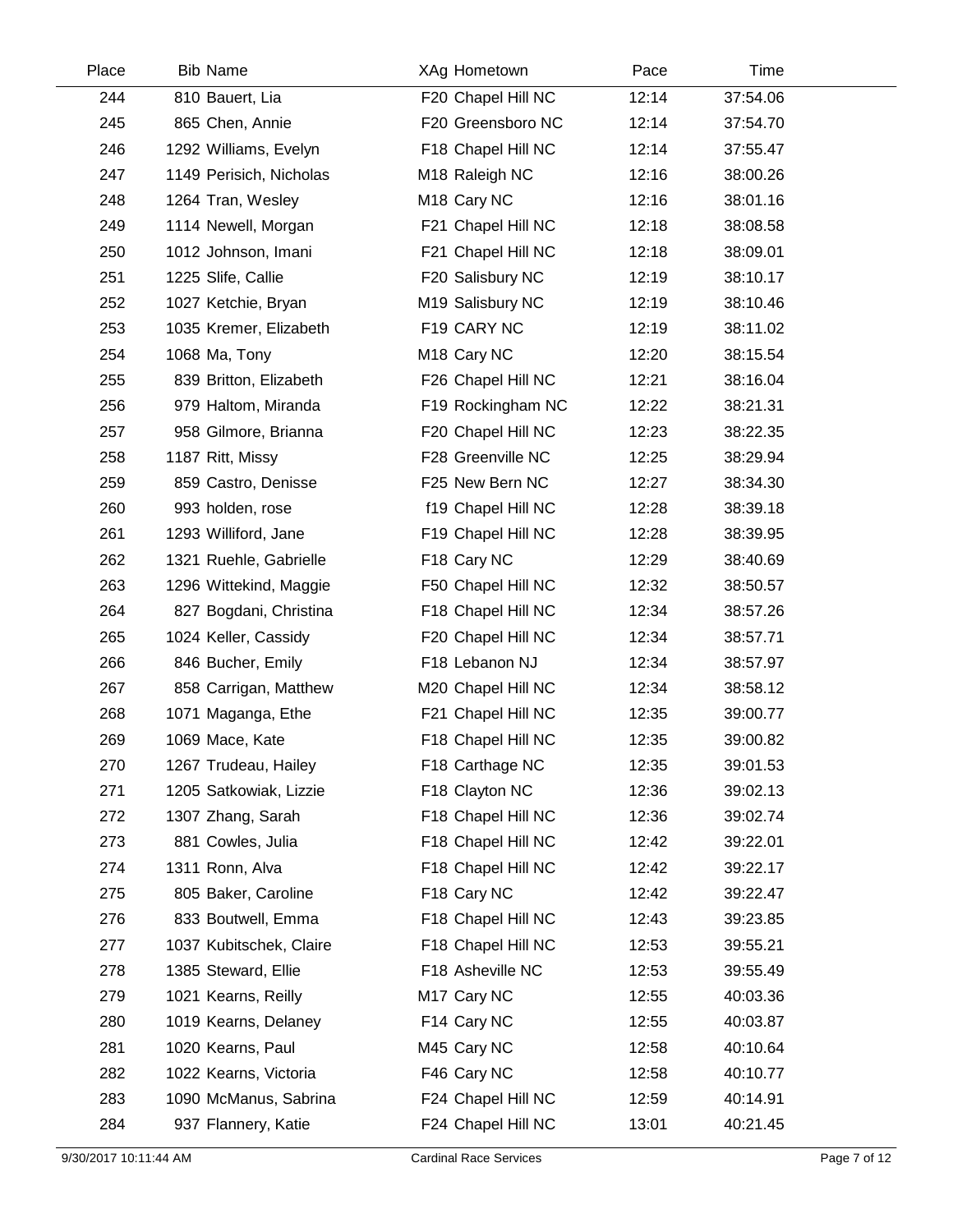| Place | <b>Bib Name</b>                | XAg Hometown         | Pace  | Time     |  |
|-------|--------------------------------|----------------------|-------|----------|--|
| 285   | 845 Bryant, Taylor             | F24 Chapel Hill NC   | 13:01 | 40:21.98 |  |
| 286   | 1214 Seitz, Abby               | F18 Atlanta GA       | 13:07 | 40:39.92 |  |
| 287   | 1252 Tevis, Erin               | F18 Rutherfordton NC | 13:08 | 40:41.30 |  |
| 288   | 820 Bethencourt, Irene         | F18 Raleigh NC       | 13:08 | 40:41.30 |  |
| 289   | 872 Clouser, Sarah             | F18 Chapel Hill NC   | 13:08 | 40:41.94 |  |
| 290   | 1209 Schmitz, Sarah            | F31 Chapel Hill NC   | 13:10 | 40:47.81 |  |
| 291   | 1014 Joseph, Shawn             | M30 Chapel Hill NC   | 13:10 | 40:48.04 |  |
| 292   | 1160 Pogarcic, Anna            | F18 Chapel Hill NC   | 13:11 | 40:51.20 |  |
| 293   | 1143 Peirano, Ashley           | F19 Matthews NC      | 13:17 | 41:12.24 |  |
| 294   | 850 Butcher, Amber             | F18 Monroe NC        | 13:19 | 41:17.87 |  |
| 295   | 919 Dyson, Maddie              | F18 Chapel Hill NC   | 13:21 | 41:23.95 |  |
| 296   | 908 DeStaffan, Briana          | F17 WAKE FOREST N    | 13:21 | 41:23.97 |  |
| 297   | 798 Anglin, Hannah             | F18 manteo NC        | 13:22 | 41:25.48 |  |
| 298   | 1008 Jain, Prasiddhi           | F18 Chapel Hill NC   | 13:23 | 41:28.35 |  |
| 299   | 1276 Vo, Jennifer              | F18 Archdale NC      | 13:23 | 41:29.04 |  |
| 300   | 961 Goodson, Kaitlyn           | F21 WILSON NC        | 13:24 | 41:31.24 |  |
| 301   | 991 Higgins, James             | M23 WILSON NC        | 13:24 | 41:31.30 |  |
| 302   | 1108 Naik, Pooja               | F20 Chapel Hill NC   | 13:26 | 41:39.34 |  |
| 303   | 1038 Kumar, Shivani            | F <sub>20</sub>      | 13:26 | 41:39.44 |  |
| 304   | 1134 Patel, Janki              | F19 Chapel Hill NC   | 13:27 | 41:40.50 |  |
| 305   | 899 Day, Katie                 | F18                  | 13:28 | 41:43.38 |  |
| 306   | 796 Anderson, Celie            | F18                  | 13:28 | 41:43.49 |  |
| 307   | 855 Campbell, Liz              | F18                  | 13:28 | 41:43.69 |  |
| 308   | 938 Forsen, Libby              | F <sub>19</sub>      | 13:28 | 41:44.61 |  |
| 309   | 1283 Welch, Nicole             | F18                  | 13:28 | 41:45.67 |  |
| 310   | 1284 Welchel, Isabel           | F18                  | 13:28 | 41:46.32 |  |
| 311   | 940 Franklin, Taylor           | F20 Morganton NC     | 13:30 | 41:50.75 |  |
| 312   | 948 Galeas, Oscar              | M60 Mocksville NC    | 13:33 | 42:01.05 |  |
| 313   | 947 Galeas, Glamar             | F19 Mocksville NC    | 13:34 | 42:02.02 |  |
| 314   | 818 Benitez, Cece              | F25 Chapel Hill NC   | 13:34 | 42:03.92 |  |
| 315   | 1191 Rock, Marissa             | F26 Chapel Hill NC   | 13:34 | 42:04.24 |  |
| 316   | 876 Conway, Sydney             | F <sub>19</sub>      | 13:34 | 42:04.83 |  |
| 317   | 1043 Latta, Morgan             | F18 Miami FL         | 13:35 | 42:05.54 |  |
| 318   | 832 Boulenger, Elizabeth       | F51 Miami FL         | 13:35 | 42:06.45 |  |
| 319   | 986 Hass, Anna-Kathryn         | F20 Chapel Hill NC   | 13:52 | 42:58.65 |  |
| 320   | 1063 Lowman, Mackenzie         | F20 Catawba NC       | 13:52 | 42:58.75 |  |
| 321   | 1274 Vincent, Keara            | F27 Chapel Hill NC   | 14:05 | 43:40.71 |  |
| 322   | 883 Crisostomo-Morales, Leslie | F18 Morganton NC     | 14:06 | 43:43.28 |  |
| 323   | 1189 Roach, Savannah           | F18 Waxhaw NC        | 14:07 | 43:44.22 |  |
| 324   | 1247 Tedford, Alison           | F18 Chapel Hill NC   | 14:12 | 44:01.20 |  |
| 325   | 1233 Steele, Alley             | F18 Chapel Hill NC   | 14:12 | 44:02.57 |  |
|       |                                |                      |       |          |  |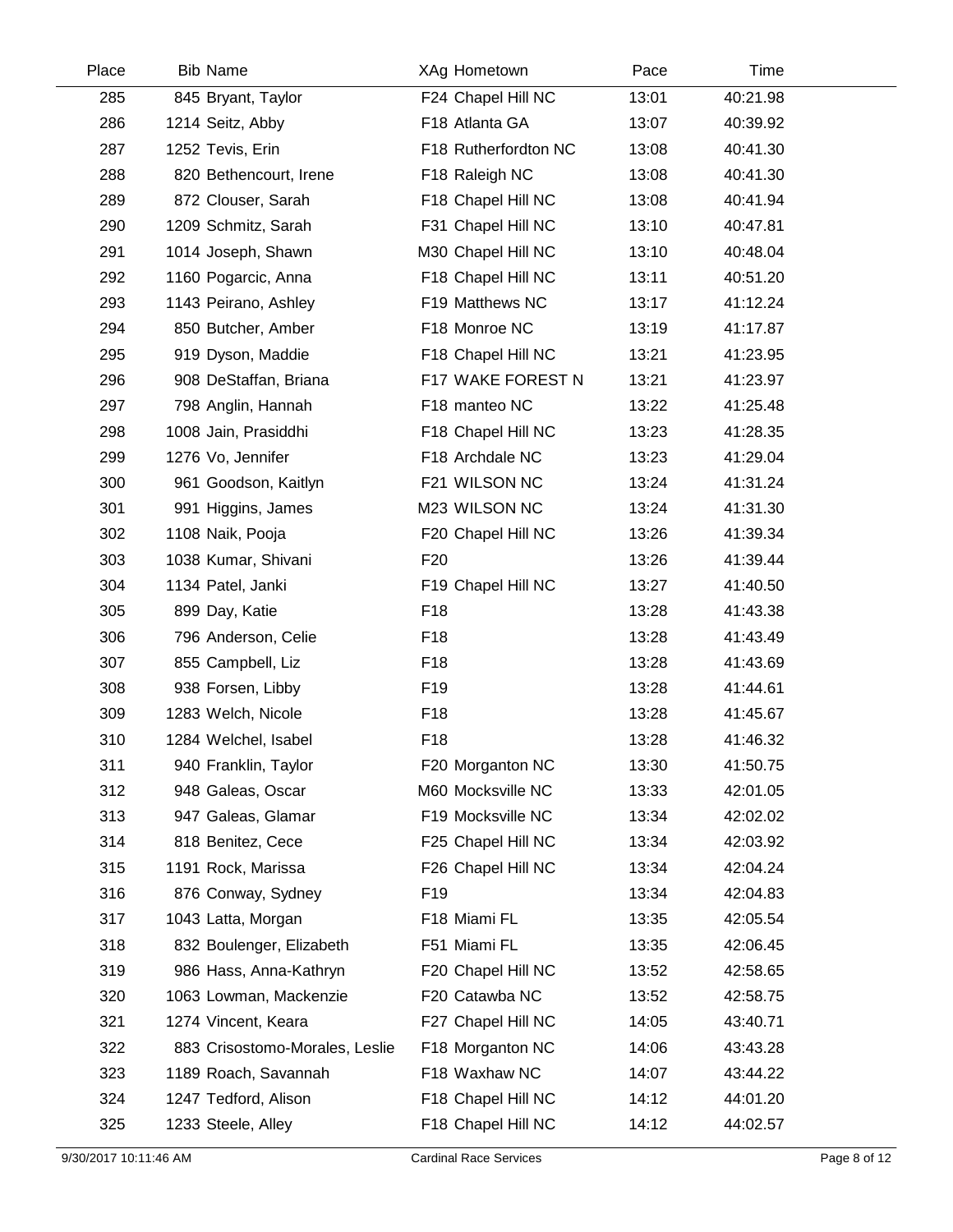| Place | <b>Bib Name</b>           | XAg Hometown       | Pace  | Time     |  |
|-------|---------------------------|--------------------|-------|----------|--|
| 326   | 1257 Toler, Margarita     | F22 WILSON NC      | 14:15 | 44:10.74 |  |
| 327   | 1258 Toler, Samuel        | M23 WILSON NC      | 14:16 | 44:12.73 |  |
| 328   | 862 Cavalieri, Jennifer   | F29 Mebane NC      | 14:19 | 44:22.48 |  |
| 329   | 1246 Teal, Matthew        | M33 Mebane NC      | 14:19 | 44:22.95 |  |
| 330   | 842 Brown, Julia          | F27 Raleigh NC     | 14:20 | 44:25.35 |  |
| 331   | 917 Dorrier, Jamie        | F20 Chapel Hill NC | 14:21 | 44:27.62 |  |
| 332   | 834 Bradford, Sarah       | F19 Charlotte NC   | 14:21 | 44:27.85 |  |
| 333   | 1249 Terrell, Natalie     | F19 CARY NC        | 14:21 | 44:28.43 |  |
| 334   | 1294 Wilson, Kyla         | F14 Stem NC        | 14:23 | 44:33.96 |  |
| 335   | 1151 Petrimoulx, Brittany | F29 Stem NC        | 14:24 | 44:36.90 |  |
| 336   | 1185 Rhodes, Evan         | M18 Chapel Hill NC | 14:24 | 44:37.13 |  |
| 337   | 1028 Khan, Azlan          | M18 Chapel Hill NC | 14:24 | 44:38.10 |  |
| 338   | 1386 Nixon, Hannah        | F21 Carrboro NC    | 14:26 | 44:43.38 |  |
| 339   | 1239 Suzuki, Yuri         | F20 Chapel Hill NC | 14:26 | 44:44.60 |  |
| 340   | 1095 Millard, Marissa     | F20 Chapel Hill NC | 14:26 | 44:45.32 |  |
| 341   | 1131 Park, Olivia         | F20 New Canaan CT  | 14:26 | 44:45.76 |  |
| 342   | 1124 Osborne, Isabel      | F19 Durham NC      | 14:27 | 44:47.79 |  |
| 343   | 1166 Powell, Stacy        | F19 Chapel Hill NC | 14:27 | 44:49.14 |  |
| 344   | 1051 Lennon, Kristen      | F <sub>17</sub>    | 14:30 | 44:56.90 |  |
| 345   | 1285 Whelan, Mary Kate    | F <sub>18</sub>    | 14:30 | 44:57.85 |  |
| 346   | 1103 Moorehead, Tatyania  | F24 Chapel Hill NC | 14:39 | 45:24.72 |  |
| 347   | 791 Allio, Logan          | F17 Chapel Hill NC | 14:39 | 45:26.24 |  |
| 348   | 825 Black, Jenine         | F18 Cary NC        | 14:40 | 45:26.59 |  |
| 349   | 1184 Rezabek, Rachel      | F18 Huntsville AL  | 14:40 | 45:27.73 |  |
| 350   | 1139 Payne, Emily         | F18 Monroe NC      | 14:40 | 45:28.31 |  |
| 351   | 806 Bantukul, Aliya       | F18 Cary NC        | 14:42 | 45:33.77 |  |
| 352   | 1248 Teoh, Ashley         | F20 Durham NC      | 14:42 | 45:33.81 |  |
| 353   | 1216 Sey, Nancy           | F22 Carrboro NC    | 14:54 | 46:12.73 |  |
| 354   | 794 Amponsah, Edith       | F22 Carrboro NC    | 14:55 | 46:12.98 |  |
| 355   | 813 Bayas, Rafaela        | F18 Chapel Hill NC | 14:55 | 46:15.77 |  |
| 356   | 856 Carneiro, Camila      | F19 Chapel Hill NC | 14:56 | 46:18.88 |  |
| 357   | 812 Bautista, Kiara       | F19 Chapel Hill NC | 15:05 | 46:46.26 |  |
| 358   | 1255 Thompson, Jessica    | F19 Chapel Hill NC | 15:05 | 46:47.01 |  |
| 359   | 829 Bolick, Amy           | F50 Catawba NC     | 15:14 | 47:14.45 |  |
| 360   | 960 GOH, SWEE YIK         | M23 Chapel Hill NC | 15:17 | 47:22.42 |  |
| 361   | 1049 Lee, Mun Yee         | F19 Chapel Hill NC | 15:17 | 47:22.99 |  |
| 362   | 1238 Suwanmanee, Jenny    | F18 Chapel Hill NC | 15:18 | 47:25.22 |  |
| 363   | 900 Dean, Darcy           | F18 Chapel Hill NC | 15:18 | 47:25.59 |  |
| 364   | 1400 Cannon, Rachel       | F18 Chapel Hill NC | 15:18 | 47:26.25 |  |
| 365   | 1097 Milligan, Emma       | F18 Chapel Hill NC | 15:20 | 47:32.86 |  |
| 366   | 998 Howe, Zoey            | F17 BURLINGTON NC  | 15:20 | 47:33.20 |  |
|       |                           |                    |       |          |  |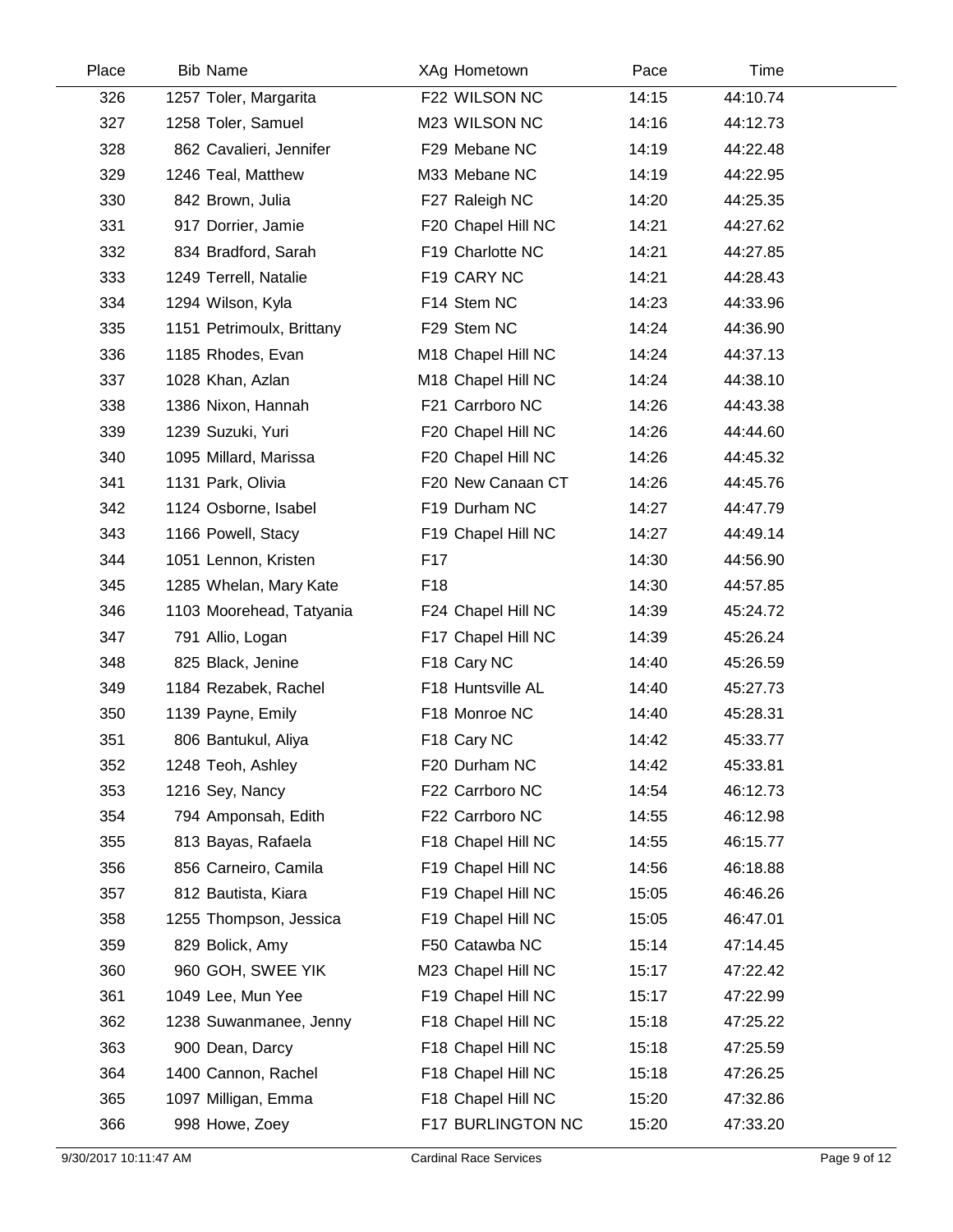| Place | <b>Bib Name</b>             | XAg Hometown            | Pace  | Time     |  |
|-------|-----------------------------|-------------------------|-------|----------|--|
| 367   | 1254 Thomposn, Anna         | F18 Apex NC             | 15:20 | 47:33.52 |  |
| 368   | 969 Grissom, Thomas         | M21 Henderson NC        | 15:25 | 47:46.03 |  |
| 369   | 1065 Ludlam, Conor          | M6 Chapel Hill NC       | 15:29 | 47:58.38 |  |
| 370   | 1067 Ludlam, Thomas         | M8 Chapel Hill NC       | 15:29 | 48:00.75 |  |
| 371   | 1101 Montgomery, Taylor     | F19 Chapel Hill NC      | 15:30 | 48:03.26 |  |
| 372   | 802 Asibal, Hannah          | F19 Chapel Hill NC      | 15:30 | 48:03.38 |  |
| 373   | 1154 Player, Gray           | M32 Chapel Hill NC      | 15:31 | 48:06.28 |  |
| 374   | 1066 Ludlam, Taylor         | F38 Chapel Hill NC      | 15:31 | 48:06.80 |  |
| 375   | 1156 Player, Jon            | M40 Chapel Hill NC      | 15:31 | 48:07.05 |  |
| 376   | 1157 Player, Winston        | M7 Chapel Hill NC       | 15:31 | 48:07.22 |  |
| 377   | 1155 Player, Jon            | M5 Chapel Hill NC       | 15:31 | 48:07.43 |  |
| 378   | 1280 Wang, Xinxin           | F26 Durham NC           | 15:44 | 48:47.34 |  |
| 379   | 1308 Zhang, Xi              | M29 Durham NC           | 15:45 | 48:48.62 |  |
| 380   | 1202 Sather, Lauren         | F39 Chapel Hill NC      | 16:19 | 50:34.14 |  |
| 381   | 1203 Sather, Margaret       | F7 Chapel Hill NC       | 16:19 | 50:35.58 |  |
| 382   | 1240 Swan, Katelyn          | F22 Chapel Hill NC      | 16:22 | 50:42.93 |  |
| 383   | 797 Andrews, Molly          | F21 Chapel Hill NC      | 16:22 | 50:43.55 |  |
| 384   | 918 Dreyfus, Alissa         | F43 Cary NC             | 16:22 | 50:43.79 |  |
| 385   | 920 Eaton, Bryson           | M <sub>16</sub> Cary NC | 16:23 | 50:46.80 |  |
| 386   | 921 Eaton, Caleb            | M9 Cary NC              | 16:23 | 50:48.65 |  |
| 387   | 1194 Roy, Baylee            | F18 Chapel Hill NC      | 16:26 | 50:56.02 |  |
| 388   | 831 Bordonaro, Brooke       | F18 Cary NC             | 16:26 | 50:56.39 |  |
| 389   | 927 Fasking, Sydni          | F18 CARY NC             | 16:53 | 52:18.93 |  |
| 390   | 1174 Qian, Elizabeth        | F18 Cary NC             | 16:53 | 52:19.43 |  |
| 391   | 1112 netkovick, Victoria    | F <sub>20</sub>         | 16:53 | 52:21.03 |  |
| 392   | 1072 Mahoney, Jordan        | F18 Matthews NC         | 16:53 | 52:21.65 |  |
| 393   | 968 Griner, Marie           | F18 Charlotte NC        | 16:54 | 52:22.06 |  |
| 394   | 1003 Hunt, Kristen          | F18 Pleasant Garden N   | 16:54 | 52:24.34 |  |
| 395   | 1212 Seals, Victoria        | F18 Chapel Hill NC      | 16:55 | 52:25.45 |  |
| 396   | 893 Daniel, Kamari          | F20 Sanford NC          | 16:56 | 52:30.85 |  |
| 397   | 1314 Hayes, Julie           | F57 Carrboro NC         | 17:17 | 53:34.26 |  |
| 398   | 896 Davis, Emily            | F19 Chapel Hill NC      | 17:18 | 53:38.72 |  |
| 399   | 1147 Peregoy, Sydney        | F19 Mebane NC           | 17:19 | 53:39.62 |  |
| 400   | 1226 Smith, Allison         | F19 Kinston NC          | 17:19 | 53:39.72 |  |
| 401   | 885 Cushing, Caitlin        | F27 Chapel Hill NC      | 17:20 | 53:42.68 |  |
| 402   | 1319 Brinkley, Eliza        | F24 Raleigh NC          | 17:21 | 53:45.68 |  |
| 403   | 1304 Zhang, (Joey)Chengyang | M18 Chapel Hill NC      | 17:25 | 53:59.27 |  |
| 404   | 1146 Penrose, Lily          | F10 Lumberton NC        | 17:36 | 54:32.08 |  |
| 405   | 1145 PENROSE, KATHY         | F60 Lumberton NC        | 17:36 | 54:32.19 |  |
| 406   | 1115 Newton, Brooke         | F <sub>18</sub>         | 17:50 | 55:17.24 |  |
| 407   | 1116 Newton, Kim            | F45                     | 17:51 | 55:21.40 |  |
|       |                             |                         |       |          |  |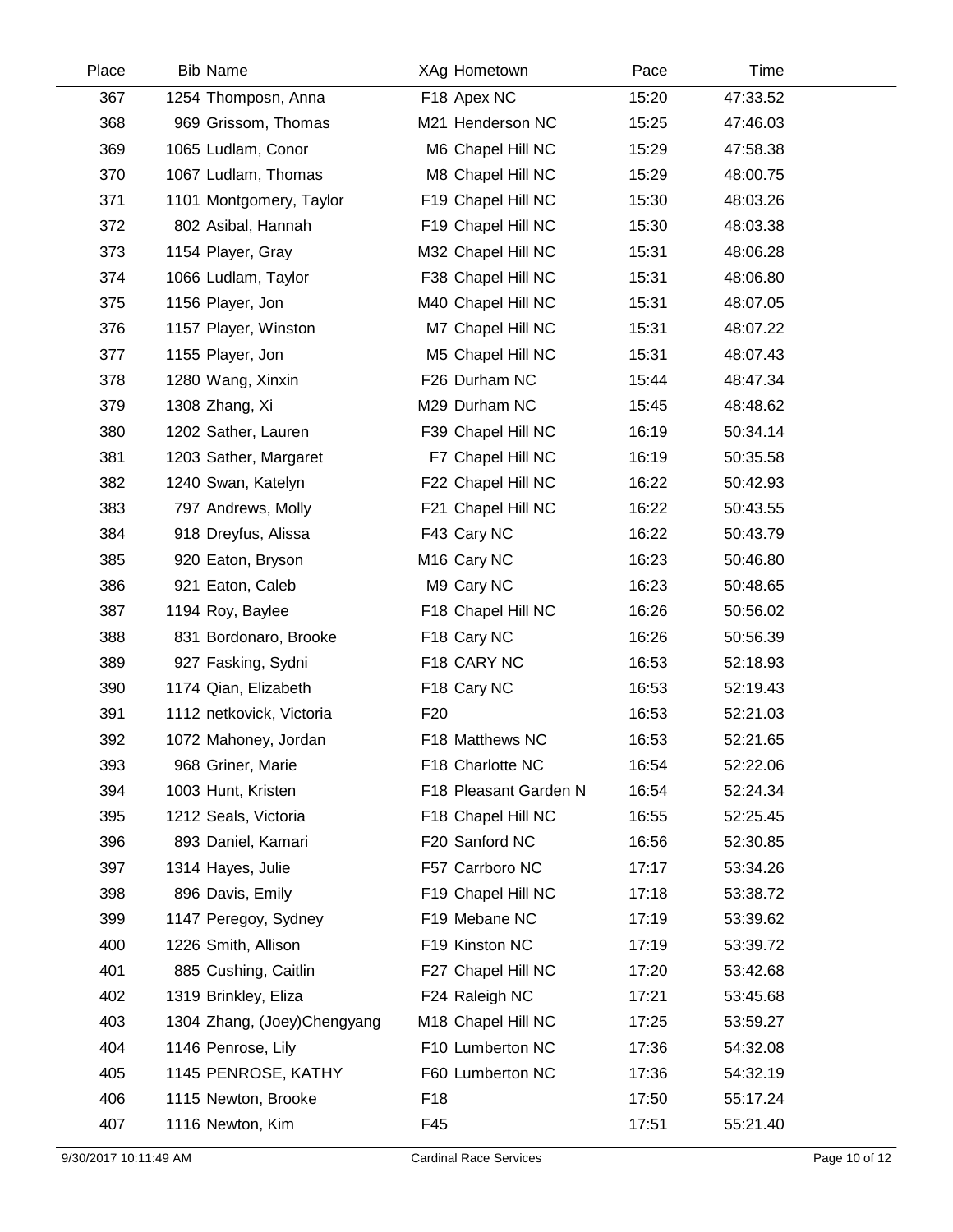| Place | <b>Bib Name</b>               | XAg Hometown         | Pace  | Time        |  |
|-------|-------------------------------|----------------------|-------|-------------|--|
| 408   | 1123 Oldham, Ashley           | F19 Chapel Hill NC   | 18:04 | 56:00.83    |  |
| 409   | 1320 Fiore, Emma              | F19 Denver CO        | 18:04 | 56:01.58    |  |
| 410   | 933 Fiets, Allegra            | F <sub>20</sub>      | 18:05 | 56:02.25    |  |
| 411   | 934 Fiets, Annika             | F20 Chapel Hill NC   | 18:05 | 56:03.55    |  |
| 412   | 897 Davis, Shakera            | F19 Chapel Hill NC   | 18:06 | 56:05.81    |  |
| 413   | 1391 Nguyen, Selena           | F18 Chapel Hill NC   | 18:06 | 56:05.98    |  |
| 414   | 1015 Kamiya, Masaaki          | M18 Chapel Hill NC   | 18:07 | 56:09.90    |  |
| 415   | 1390 Gales, Ariana            | F18 Raleigh NC       | 18:07 | 56:10.75    |  |
| 416   | 966 Griffin, Noel             | F18 Zebulon NC       | 18:14 | 56:31.17    |  |
| 417   | 1125 Ozhakanat, Alicia        | F18 Garner NC        | 18:15 | 56:33.81    |  |
| 418   | 1126 Page, Caitlyn            | F18 Chapel Hill NC   | 18:15 | 56:33.89    |  |
| 419   | 830 Boone, Kaylee             | F19 Zebulon NC       | 18:15 | 56:34.04    |  |
| 420   | 861 Causley, Robert           | M5 Chapel Hill NC    | 18:34 | 57:34.54    |  |
| 421   | 996 Hooks, Elizabeth          | F43 Chapel Hill NC   | 18:35 | 57:36.67    |  |
| 422   | 988 He, Michelle              | F18 Chapel Hill NC   | 18:38 | 57:45.51    |  |
| 423   | 1195 Russell, Hannah          | F18 Chapel Hill NC   | 18:38 | 57:46.72    |  |
| 424   | 930 Ferranti, Taylor          | F <sub>18</sub>      | 18:38 | 57:46.78    |  |
| 425   | 1199 Sams, Harli              | F21 Henderson NC     | 18:43 | 58:01.69    |  |
| 426   | 977 Gutshall, Emily           | F20 Henderson NC     | 18:43 | 58:02.34    |  |
| 427   | 916 Doney, Danelle            | F18 Hubert NC        | 18:53 | 58:32.82    |  |
| 428   | 843 Brown, Lauren             | F18 Rutherfordton NC | 18:53 | 58:33.65    |  |
| 429   | 1000 Huber, Emily             | F18 Millersville MD  | 19:17 | 59:47.30    |  |
| 430   | 844 Brubaker, Amy             | F18 Chapel Hill NC   | 19:17 | 59:48.15    |  |
| 431   | 1215 Serber, Katherine        | F20 Carrboro NC      | 19:18 | 59:50.15    |  |
| 432   | 1162 Pope, Katelyn            | F18 Chapel Hill NC   | 19:19 | 59:52.12    |  |
| 433   | 980 Hamby, Ben                | M19 Hickory NC       | 19:19 | 59:52.28    |  |
| 434   | 1163 Pope, Michelle           | F41 Lenoir NC        | 19:24 | 01:00:08.49 |  |
| 435   | 1110 nakoji, reimi            | F20 Chapel Hill NC   | 20:08 | 01:02:25.25 |  |
| 436   | 1054 Li, Mengyi               | F21 Chapel Hill NC   | 20:08 | 01:02:25.47 |  |
| 437   | 867 Cheng, Ryan               | M21 Chapel Hill NC   | 20:09 | 01:02:26.58 |  |
| 438   | 1073 mamtha, madasamy ravi na | F21 Chapel Hill NC   | 20:09 | 01:02:27.36 |  |
| 439   | 870 chow, cherie              | F21 Chapel Hill NC   | 20:09 | 01:02:27.96 |  |
| 440   | 1029 Kida, Arisa              | F19 Chapel Hill NC   | 20:10 | 01:02:30.10 |  |
| 441   | 1030 Kirby, Sara              | F18 Chapel Hill NC   | 20:11 | 01:02:32.66 |  |
| 442   | 1197 Rynkiewicz, Maria        | F56 Zebulon NC       | 20:11 | 01:02:33.19 |  |
| 443   | 1286 WICKER, ALAYNA           | F11 Sanford NC       | 20:24 | 01:03:15.41 |  |
| 444   | 1287 WICKER, LISA             | F46 Sanford NC       | 20:28 | 01:03:28.16 |  |
| 445   | 1312 Gurisko, Laura           | F32 Clayton NC       | 20:35 | 01:03:47.39 |  |
| 446   | 1313 Gurisko, Zoey            | F6 Clayton NC        | 20:36 | 01:03:50.93 |  |
| 447   | 894 Daniel, Kimberly          | F55 Sanford NC       | 21:00 | 01:05:04.70 |  |
| 448   | 946 Futrell, Ethan            | M8 Jacksonville NC   | 21:19 | 01:06:04.92 |  |
|       |                               |                      |       |             |  |